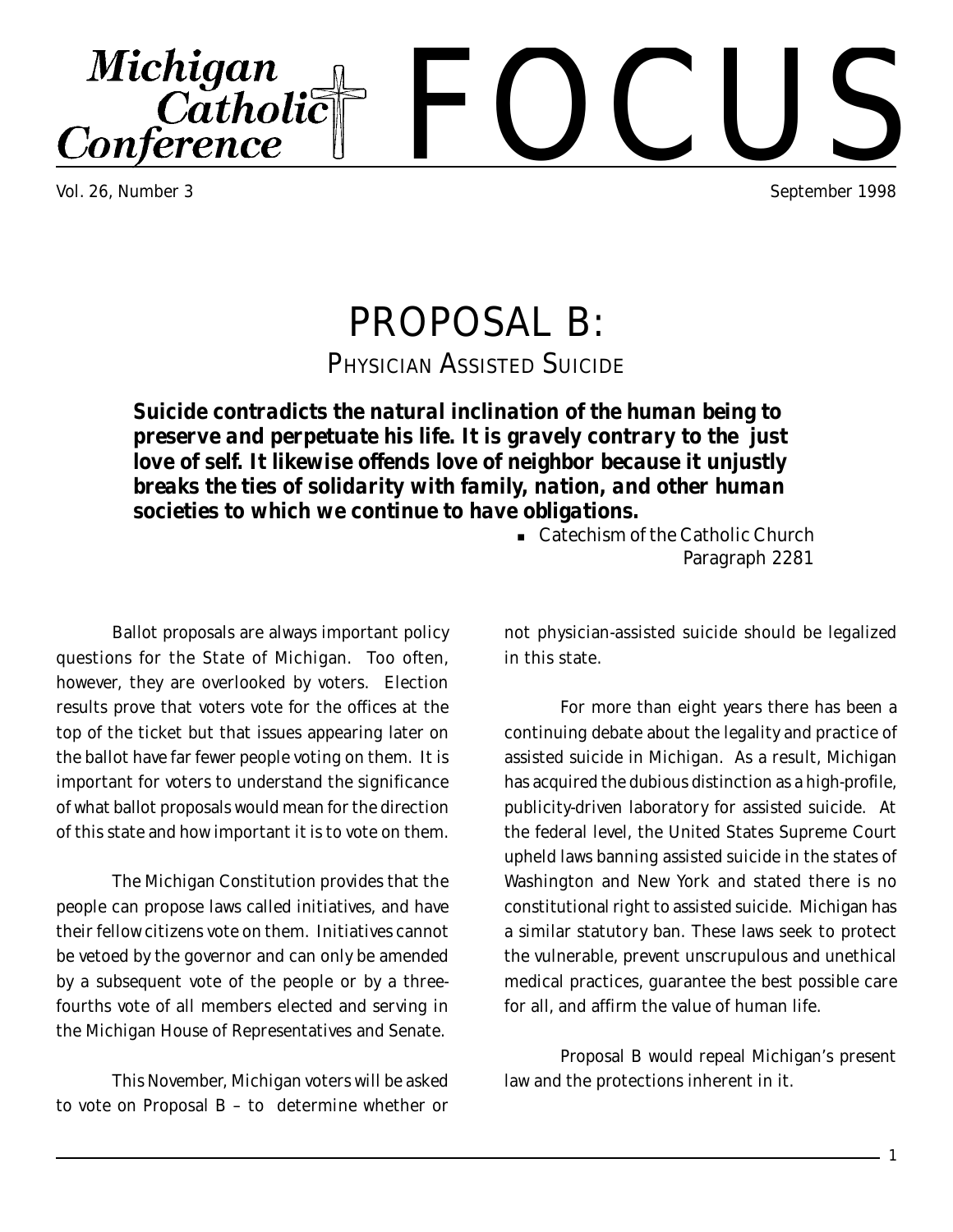#### **What is Proposal B?**

Proposal B will repeal Michigan's state law prohibiting physician-assisted suicide and replace it with a complex 12,000 word law legalizing physician-assisted suicide. Voters will view only a 100 word description of the proposal on the ballot, yet supporters of this proposal want voters to approve this without any debate or input from medical, legal or citizen groups.

#### **A Brief History**

- The pro-assisted suicide group, Merian's Friends, led a petition drive for an initiated law to be placed on the November 3, 1998, ballot.
- Citizens for Compassionate Care was formed as a broad-based statewide coalition to defeat the Merian's Friends proposal. Among the more than thirty organizations of Citizens for Compassionate Care are: Michigan Catholic Conference, Michigan State Medical Society, Michigan Disability Rights Coalition, Michigan Handicapper Caucus, Michigan Family Forum, Right to Life of Michigan, Concerned Women of America, Not Dead Yet, and Michigan Health and Hospital Association Council on Catholic Health Care.
- Citizens for Compassionate Care uncovered enough fraud in the petitions to challenge Proposal B from being placed on the ballot. The State Board of Canvassers ruled, however, that while most challenges were accurate the most damaging challenges were filed after a set deadline, and voted to place the initiated petition on the November ballot. The State Board of Canvassers then designated this as Proposal B and approved the language which will appear on the ballot.

Proposal B would allow physicians to prescribe a lethal dose of medication to terminally ill patients to allow them to commit suicide. The alleged "safeguards" in the proposal would require the primary physician and a consulting specialist to certify the terminal illness; would require a psychiatrist to certify that the patient is making a voluntary request; and would provide a seven-day waiting period between a first and second request. The physician would write the prescription on a special prescription form, a copy of which would be forwarded to the state health department.

Proposal B also establishes a new government "oversight committee" which would review a random sample of the prescription forms. The committee, appointed by

the governor, would be comprised of fourteen physicians and three members of the general public, none of whom could be opposed to physician-assisted suicide. The committee would work in secret as they would be exempt from the Open Meetings Act. All records of the committee, including medical records and minutes, would be exempt from the Freedom of Information Act.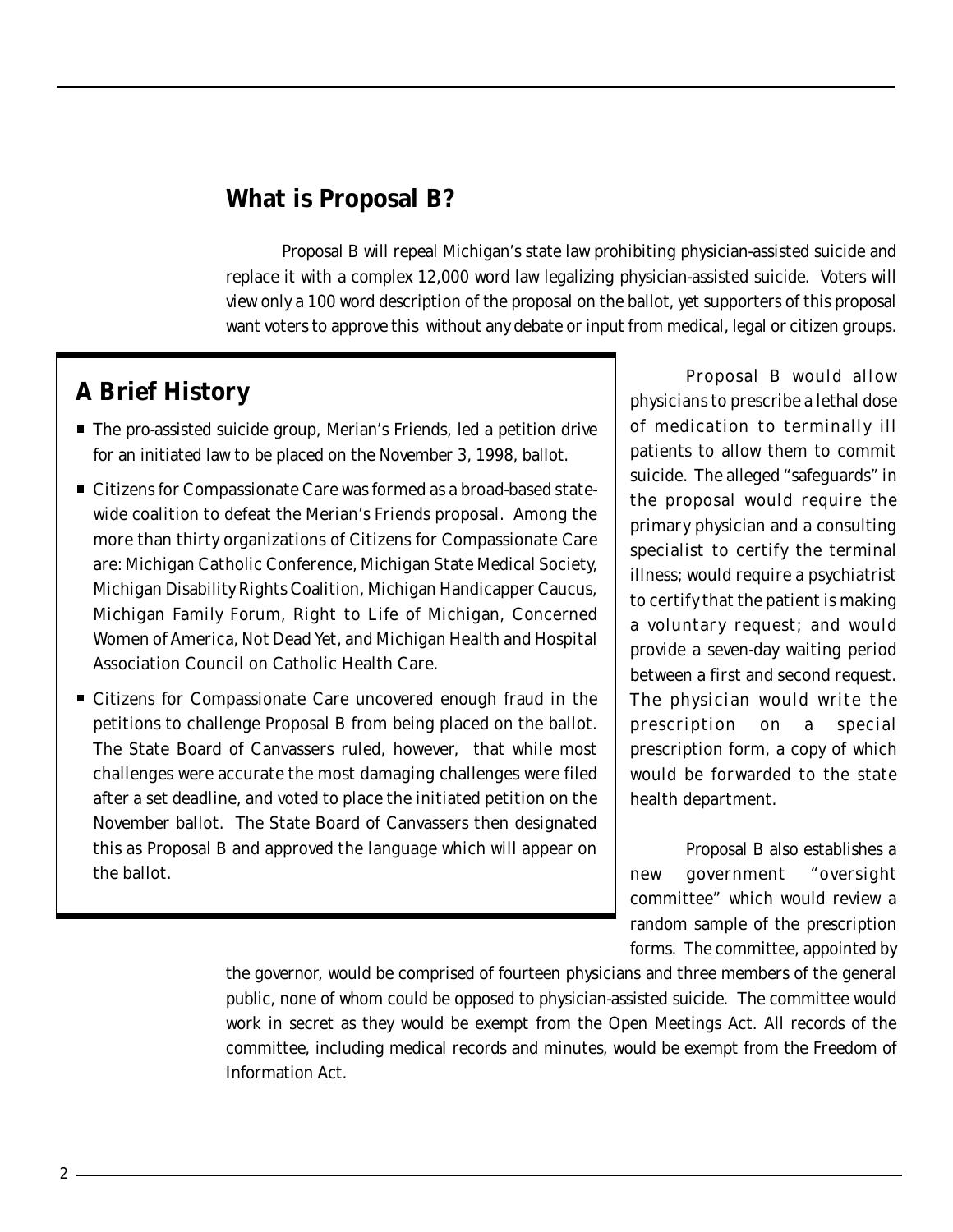### **The Flaws of Proposal B**

Proposal B's complex 12,000 words are riddled with flaws including:

- It would lead to subtle coercion of the elderly, disabled and minorities.
- It interferes with the private doctor/patient/family relationship.
- It allows relatives of Michigan citizens to commit suicide in Michigan.
- It does not exclude mentally ill patients from committing suicide.
- $\blacksquare$  It is fundamentally incompatible with the physician's role as healer.
- It does not require notification of loved ones.
- It would prohibit medical examiners from performing autopsies.
- It would require doctors to lie, as the terminal illness rather than the lethal overdose would have to be listed as the as the primary cause of death on the death certificate.
- It would allow persons to doctor-shop for a physician who will grant their lethal request.
- It defines "significant other" for the first time in Michigan law giving legal standing in court for a live-in partner of a terminally ill person if the two have had a "monogamous-type relationship" for at least one year.
- It penalizes doctors and institutions who object to assisted suicide on ethical grounds and forces them to comply.
- It creates a politically-appointed, tax-funded oversight committee which is closed to the public and comprised entirely of persons who support implementing assisted suicide.

Oregon voters approved a similar proposal in 1994 and again in 1997. The witness physician-assisted suicide in Oregon provides is revealing. Teen suicide has increased by sixteen percent. Pro-assisted suicide groups locate doctors for patients when a patient's primary physician has refused. Coverage for over 150 needed health services for chronically and terminally ill patients has been denied by the state while state funds pay for assisted suicide.

The magnitude of Proposal B compels the Catholic Church to state its position, and the reasons for it, forcefully and repeatedly. Few issues cut so close to the heart of Catholic theology, ethics and church life. As the bishops of Michigan wrote in their pastoral letter, *Living and Dying According to the Voice of Faith*:

*Suicide – the conscious choice to destroy one's own life – is always morally wrong. Concurring with someone's intention to commit suicide and cooperating in the process can never be condoned. Such assisted suicide is a perversion of genuine mercy. It is especially tragic when undertaken by physicians whose very professional code charges them never to harm but always respect life.*